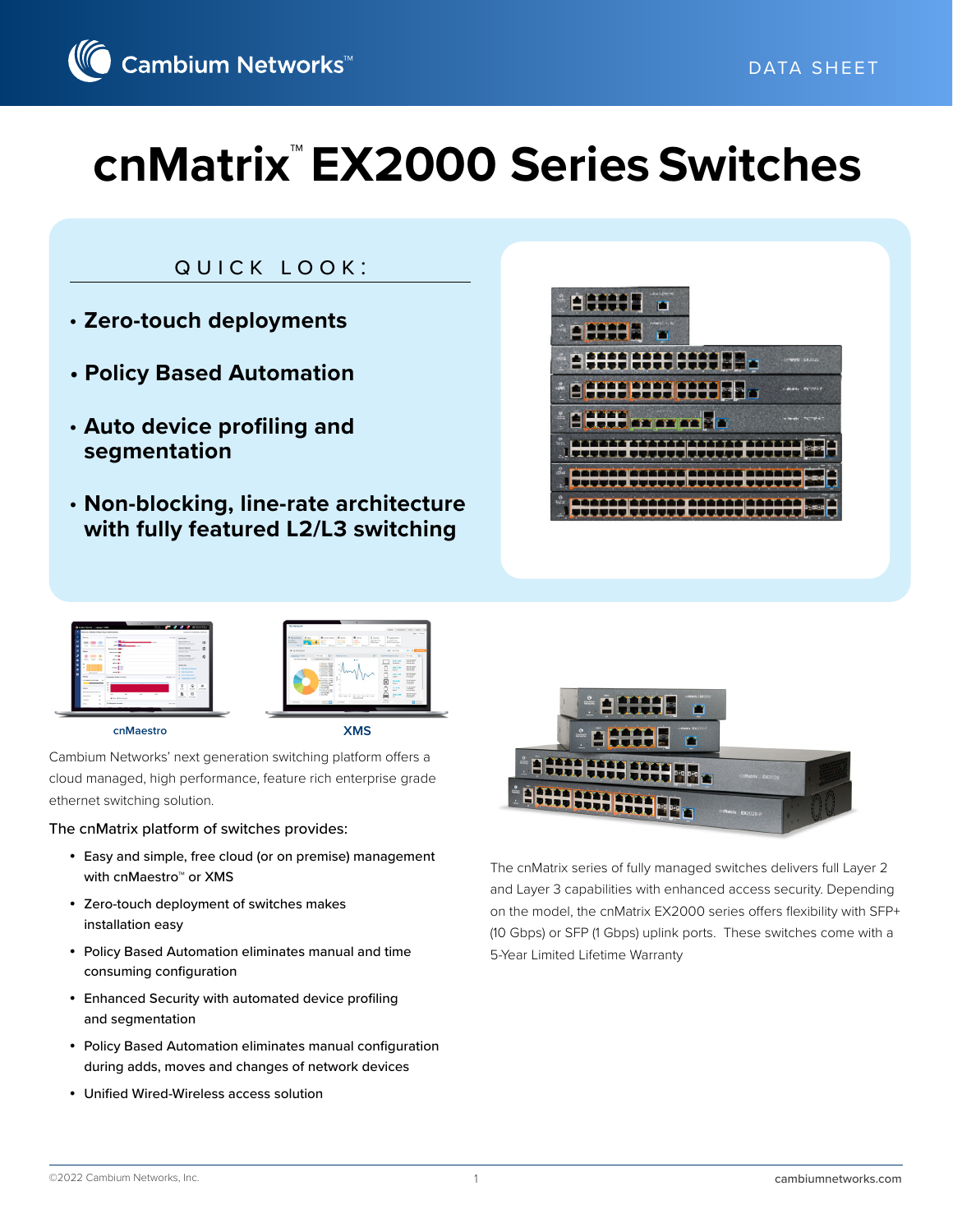

| <b>Specifications</b>                               |                        |                 |                        |                  |                        |               |                        |               |
|-----------------------------------------------------|------------------------|-----------------|------------------------|------------------|------------------------|---------------|------------------------|---------------|
|                                                     | <b>EX2052</b>          | <b>EX2052-P</b> | <b>EX2052R-P</b>       | <b>EX2016M-P</b> | <b>EX2028-P</b>        | <b>EX2028</b> | <b>EX2010-P</b>        | <b>EX2010</b> |
| <b>Throughput</b>                                   | 176 Gbps               | 176 Gbps        | 176 Gbps               | 86 Gbps          | 128 Gbps               | 128 Gbps      | 20 Gbps                | 20 Gbps       |
| <b>Forwarding Rate in Mpps</b><br>(64 Byte Packets) | 120                    | 120             | 120                    | 120              | 120                    | 120           | 120                    | 120           |
| 10/100/1000 Ports                                   | 48                     | 48              | 48                     | 8                | 24                     | 24            | 8                      | 8             |
| 2.5 G Ports                                         | n/a                    | n/a             | n/a                    | $\,$ 6           | n/a                    | n/a           | n/a                    | n/a           |
| <b>Uplink Ports</b>                                 | 4 SFP+                 | 4 SFP+          | 4 SFP+                 | 2 SFP+           | 4 SFP+                 | 4 SFP+        | 2 SFP                  | 2 SFP         |
| <b>PoE+ Enabled Ports</b><br>802.3af/at             | n/a                    | 48              | 48                     | 8                | 24                     | n/a           | 8                      | n/a           |
| <b>PoE+ Enabled Ports</b><br>802.3af/at/bt          | $\circ$                | $\circ$         | $\circ$                | 6                | $\circ$                | $\circ$       | $\circ$                | $\circ$       |
| <b>Serial Console</b>                               | $\checkmark$           | $\checkmark$    | $\checkmark$           | $\checkmark$     | $\checkmark$           | $\checkmark$  | $\checkmark$           | $\checkmark$  |
| <b>USB</b>                                          | $\checkmark$           | $\checkmark$    | $\checkmark$           | $\checkmark$     | $\checkmark$           | $\checkmark$  | $\checkmark$           | $\checkmark$  |
| <b>Out-of-Band Management</b><br>Port               | $\checkmark$           | $\checkmark$    | $\checkmark$           | $\checkmark$     | $\checkmark$           | $\checkmark$  | $\checkmark$           | $\checkmark$  |
| <b>Rack Mount Kit</b>                               | $\checkmark$           | $\checkmark$    | $\checkmark$           | $\checkmark$     | $\checkmark$           | $\checkmark$  | Optional               | Optional      |
| <b>Internal Fans</b>                                | $\overline{2}$         | $\overline{2}$  | $\overline{2}$         | $\overline{2}$   | $\overline{2}$         | Fanless       | Fanless                | Fanless       |
| <b>Reset Button</b>                                 | $\checkmark$           | $\checkmark$    | $\checkmark$           | $\checkmark$     | $\checkmark$           | $\checkmark$  | $\checkmark$           | $\checkmark$  |
| <b>MAC Address</b><br><b>Table Size</b>             | <b>16K</b>             | <b>16K</b>      | <b>16K</b>             | <b>16K</b>       | <b>16K</b>             | <b>16K</b>    | <b>16K</b>             | <b>16K</b>    |
| <b>Flash Storage</b>                                | 128 MB                 | 128 MB          | 128 MB                 | 128 MB           | 128 MB                 | 128 MB        | 128 MB                 | 128 MB        |
| <b>DRAM</b>                                         | 512 MB                 | 512 MB          | 512 MB                 | 512 MB           | 512 MB                 | 512 MB        | 512 MB                 | 512 MB        |
| <b>VLANs</b>                                        | 4K                     | 4K              | 4K                     | 4K               | 4K                     | 4K            | 4K                     | 4K            |
| $QinQ^*$                                            | Yes                    | Yes             | Yes                    | Yes              | Yes                    | Yes           | Yes                    | Yes           |
| <b>LACP/Trunking</b>                                | 8 LAGs/8 links per LAG |                 | 8 LAGs/8 links per LAG |                  | 8 LAGs/8 links per LAG |               | 8 LAGs/8 links per LAG |               |
| <b>QoS Priority Queues</b>                          | 8                      | $\,8\,$         | 8                      | 8                | 8                      | 8             | 8                      | 8             |
| <b>PVRST</b>                                        | 32                     | 32              | 32                     | 32               | 32                     | 32            | 32                     | 32            |
| Ingress/Egress ACL                                  | 128                    | 128             | 128                    | 128              | 128                    | 128           | 128                    | 128           |
| <b>Static ARP Entries</b>                           | 512                    | 512             | 512                    | 512              | 512                    | 512           | 512                    | 512           |
| <b>ARP Entries</b>                                  | 512                    | 512             | 512                    | 512              | 512                    | 512           | 512                    | 512           |
| <b>Static Routes</b>                                | 64                     | 64              | 64                     | 64               | 64                     | 64            | 64                     | 64            |
| <b>Dynamic Routing</b>                              | 512                    | 512             | 512                    | 512              | 512                    | 512           | 512                    | 512           |
| <b>IGMP Multicast Groups</b>                        | 256                    | 256             | 256                    | 256              | 256                    | 256           | 256                    | 256           |
| <b>Policy Based Automation</b>                      | $\checkmark$           | $\checkmark$    | $\checkmark$           | $\checkmark$     | $\checkmark$           | $\checkmark$  | $\checkmark$           | $\checkmark$  |

\* Feature to be included in a future release.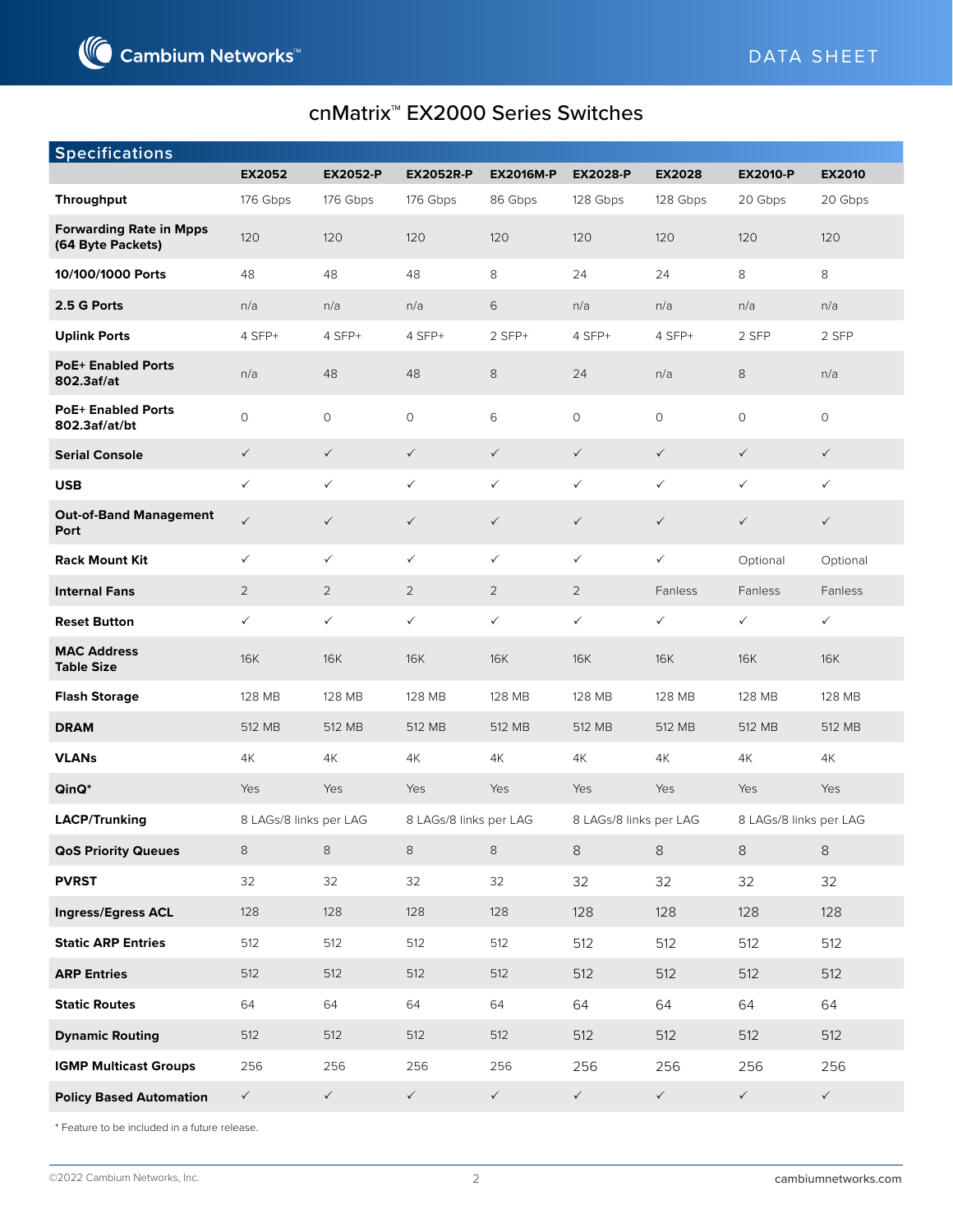

#### **Specifications** - All Models

| <b>Quality of</b>                   | ACL mapping and marking of                                                 | Layer 2            | 802.1s multiple spanning tree          |
|-------------------------------------|----------------------------------------------------------------------------|--------------------|----------------------------------------|
| <b>Service</b>                      | ToS/DSCP (COS)                                                             | <b>Feature Set</b> | VLAN, Port, Protocol, 802.1q           |
|                                     | ACL mapping marking of 802.1p                                              | $QinQ^*$           |                                        |
|                                     | ACL mapping to priority queue                                              |                    | 802.1d                                 |
|                                     | DiffServ support                                                           |                    | 802.1x authentication                  |
|                                     | Honoring DSCP and 802.1p (CoS)                                             |                    | Auto MDI/MDIX                          |
|                                     | Traffic shaping/metering                                                   |                    | <b>BPDU Guard, Root Guard</b>          |
|                                     | Priority queue management using Weighted                                   |                    | IGMP Snooping v1/v2/v3*, Fast Leave    |
|                                     | Round Robin (WRR), Strict Priority (SP) and<br>a combination of WRR and SP |                    | LLDP/LLDP MED                          |
| <b>Traffic</b><br><b>Management</b> | ACL-based inbound rate limiting policies                                   |                    | <b>IGMP Proxy</b>                      |
|                                     | Broadcast, multicast and unknown                                           |                    | Static MAC                             |
|                                     | unicast rate limiting                                                      |                    | Flow Control per port                  |
|                                     | Inbound rate limiting per port                                             |                    | Per VLAN STP (PVST/PVRST)              |
|                                     | Outbound rate limiting per port/queue                                      |                    | Port Mirroring: port based, ACL based, |
| <b>Security</b>                     | 802.1x authentication                                                      |                    | VLAN based                             |
|                                     | MAC authentication*                                                        |                    | Port Isolation/Private VLAN Edge       |
|                                     | DHCP snooping                                                              |                    | Link Aggregation Groups (Static/LACP)  |
|                                     | RADIUS authentication/authorization                                        |                    | Rate Limiting/Storm Control            |
|                                     | Radius/Tacacs/Tacacs+                                                      |                    | Jumbo frame (9k)                       |
|                                     | Authentication, Authorization, and                                         |                    | <b>DHCP Snooping</b>                   |
|                                     | Accounting (AAA)                                                           |                    | <b>BPDU</b> filtering                  |
|                                     | Secure shell                                                               |                    | Broadcast/Multicast/Unlearned Unicast  |
|                                     | Secure copy (SCP)*                                                         |                    | (Storm Control)                        |
|                                     | Local username/password                                                    |                    | DoS Protection                         |
|                                     |                                                                            |                    | Ping/TraceRoute/ICMPv6                 |

\* Feature to be included in a future release.

| Layer 3<br><b>Feature Set</b> | Inter-VLAN Routing   | Dynamic Routing - RIPv1/v2 |  |  |
|-------------------------------|----------------------|----------------------------|--|--|
|                               | <b>Static ARPs</b>   | Dynamic Routing - OSPFv2   |  |  |
|                               | <b>Static Routes</b> | Route Redistribution       |  |  |
|                               | DHCP Relay           |                            |  |  |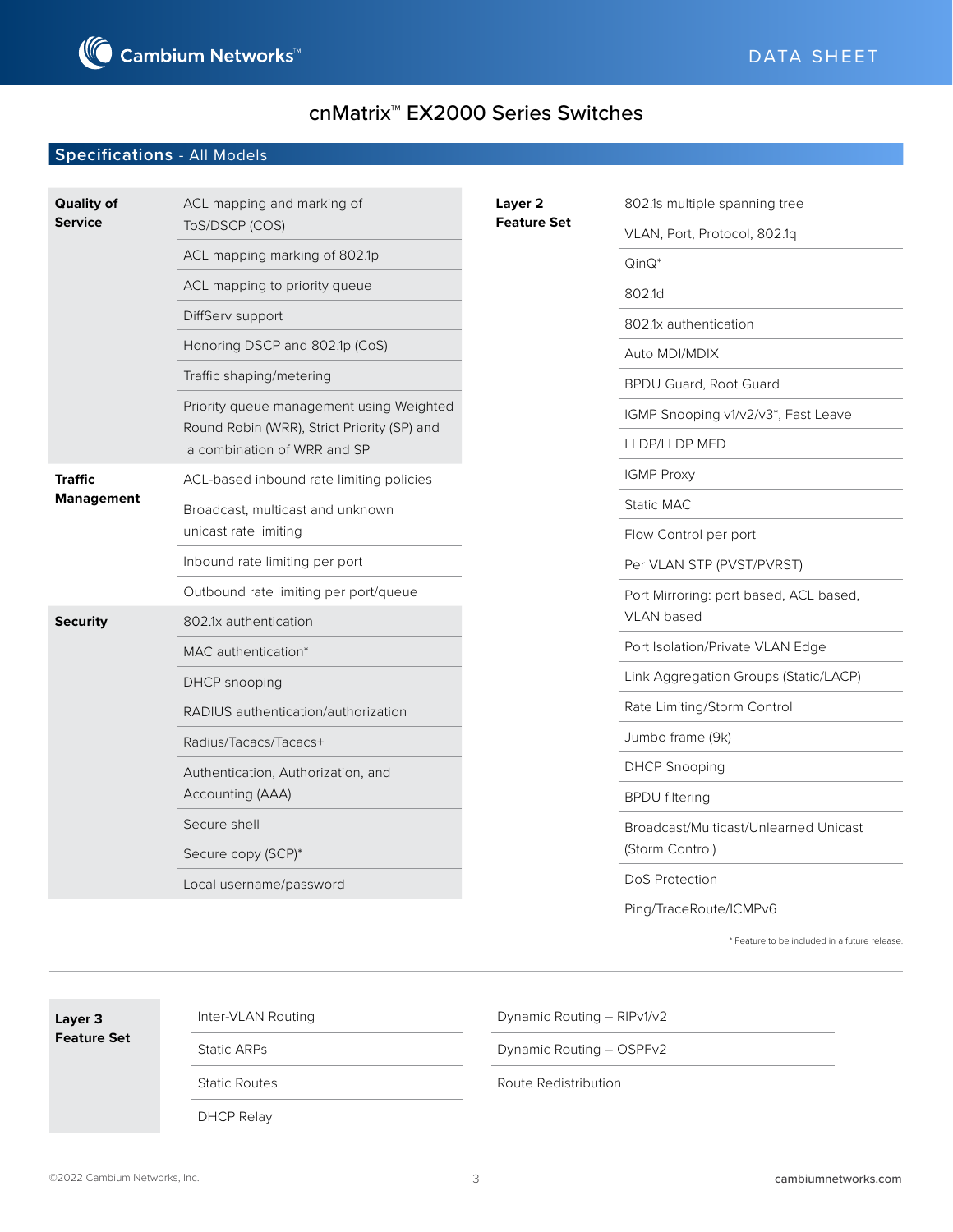

#### **Specifications** - All Models cont'd

| <b>Management</b>                 | cnMaestro or XMS (cloud management)            | Simple Network Time Protocol (SNTP)                                                                                                                                                                                                |  |  |
|-----------------------------------|------------------------------------------------|------------------------------------------------------------------------------------------------------------------------------------------------------------------------------------------------------------------------------------|--|--|
|                                   | Industry standard Command Line Interface (CLI) | Local/remote system logging                                                                                                                                                                                                        |  |  |
|                                   | <b>DHCP Client</b>                             | Policy Based Automation<br>Display log messages multiple terminals*<br><b>TFTP/SFTP</b><br>Telnet client/server<br>IP <sub>v</sub> 6 management<br>Password management<br>Autoinstall support for firmware images and config files |  |  |
|                                   | Embedded web management (HTTP/HTTPS)           |                                                                                                                                                                                                                                    |  |  |
|                                   | Embedded DHCP server                           |                                                                                                                                                                                                                                    |  |  |
|                                   | USB file management and storage                |                                                                                                                                                                                                                                    |  |  |
|                                   | Out-of-Band Ethernet Management                |                                                                                                                                                                                                                                    |  |  |
|                                   | SSH / SSH v2                                   |                                                                                                                                                                                                                                    |  |  |
|                                   | <b>SNMP v1/v2/v3</b>                           |                                                                                                                                                                                                                                    |  |  |
|                                   | DHCP relay                                     |                                                                                                                                                                                                                                    |  |  |
|                                   |                                                |                                                                                                                                                                                                                                    |  |  |
| <b>Security</b>                   | Source/Destination IP address                  | EtherType                                                                                                                                                                                                                          |  |  |
| PFRMIT/DFNY<br><b>ACTIONS FOR</b> | <b>TCP/UDP Source/Destination port</b>         | IEEE 802.1p user priority                                                                                                                                                                                                          |  |  |

VLAN ID

RFC 1858—Security Considerations for IP Fragment Filtering

\* Feature to be included in a future release.

#### **Hardware Specifications**

IP Protocol Type

(DSCP) field

Type of Service (ToS) or differentiated services

Source/Destination MAC address

INBOUND IP AND LAYER 2 TRAFFIC CLASSIFICATION BASED ON:

|                                                     | <b>EX2052</b>                                                            | <b>EX2052-P</b>              | <b>EX2052R-P</b>                                                                                                                                          | <b>EX2016M-P</b>             | <b>EX2028-P</b>                                              | <b>EX2028</b>                                                            | <b>EX2010-P</b>                                                          | <b>EX2010</b>                                                            |
|-----------------------------------------------------|--------------------------------------------------------------------------|------------------------------|-----------------------------------------------------------------------------------------------------------------------------------------------------------|------------------------------|--------------------------------------------------------------|--------------------------------------------------------------------------|--------------------------------------------------------------------------|--------------------------------------------------------------------------|
| <b>Power Supply</b>                                 | 100-240 VAC                                                              | 100-240 VAC                  | <b>CRPS</b><br>dependent                                                                                                                                  | 100-240 VAC                  | 100-240 VAC                                                  | 100-240 VAC                                                              | 100-240 VAC                                                              | 100-240 VAC                                                              |
| <b>Max Switch</b><br><b>Power</b><br>(WITH TRAFFIC) | 38,88W                                                                   | 39.24W                       | 46.98W                                                                                                                                                    | 26,76W                       | 25,10W                                                       | 19.50W                                                                   | 10.54W                                                                   | 9.88W                                                                    |
| <b>MTBF</b> (Hours)                                 | 393,648                                                                  | 238,063                      | 202,977                                                                                                                                                   | 385,242                      | 285,350                                                      | 432,283                                                                  | 338,917                                                                  | 806,354                                                                  |
| Weight                                              | $3.6$ kg<br>(7.93 lb)                                                    | 5.4 kg<br>$(11.90$ lb)       | 4.3 kg<br>(9.48 lb) or<br>5.2 kg (11.46 lb)                                                                                                               | $3.6$ kg<br>(7.93 lb)        | 3.96 kg<br>$(8.75$ lb)                                       | 2.77 kg<br>(6.1 lb)                                                      | $1.99$ kg<br>$(4.375$ lb)                                                | $1.6$ kg<br>$(3.5375$ lb)                                                |
| <b>Dimensions</b>                                   | $44 \times 4.4 \times 25$ cm<br>$(17.3 \times 1.75 \times$<br>$9.85$ in) | $44 \times 4.4 \times 35$ cm | 44 x 4.4 x 35 cm<br>$(17.3 \times 1.75 \times 13.78 \text{ in})$ $(17.3 \times 1.75 \times 13.78 \text{ in})$ $(17.3 \times 1.75 \times 9.85 \text{ in})$ | $44 \times 4.4 \times 25$ cm | 44 x 4.4 x 25 cm<br>$(17.3 \times 1.75 \times$<br>$9.85$ in) | $44 \times 4.4 \times 20.9$ cm<br>$(17.3 \times 1.75 \times$<br>8.22 in) | $21 \times 4.4 \times 25$ cm<br>$(8.26 \times 1.75 \times$<br>$9.85$ in) | $21 \times 4.4 \times 25$ cm<br>$(8.26 \times 1.75 \times$<br>$9.85$ in) |
| <b>CPU Speed</b>                                    | 800 MHz                                                                  | 800 MHz                      | 800 MHz                                                                                                                                                   | 800 MHz                      | 800 MHz                                                      | 800 MHz                                                                  | 800 MHz                                                                  | 800 MHz                                                                  |
| <b>LEDs Per Port</b>                                | Link/Activity                                                            | Link/Activity,<br>PoE        | Link/Activity,<br>PoE                                                                                                                                     | Link/Activity,<br>PoE        | Link/Activity,<br>PoE                                        | Link/Activity                                                            | Link/Activity,<br>PoE                                                    | Link/Activity                                                            |
| <b>PoE+ Power</b><br><b>Budget</b>                  | n/a                                                                      | 400W                         | <b>CRPS</b><br>dependent                                                                                                                                  | 240W                         | 400W                                                         | n/a                                                                      | 100W                                                                     | n/a                                                                      |
| PoE + Voltage                                       | n/a                                                                      | 54V                          | 54V                                                                                                                                                       | 5V                           | 54V                                                          | n/a                                                                      | 54V                                                                      | n/a                                                                      |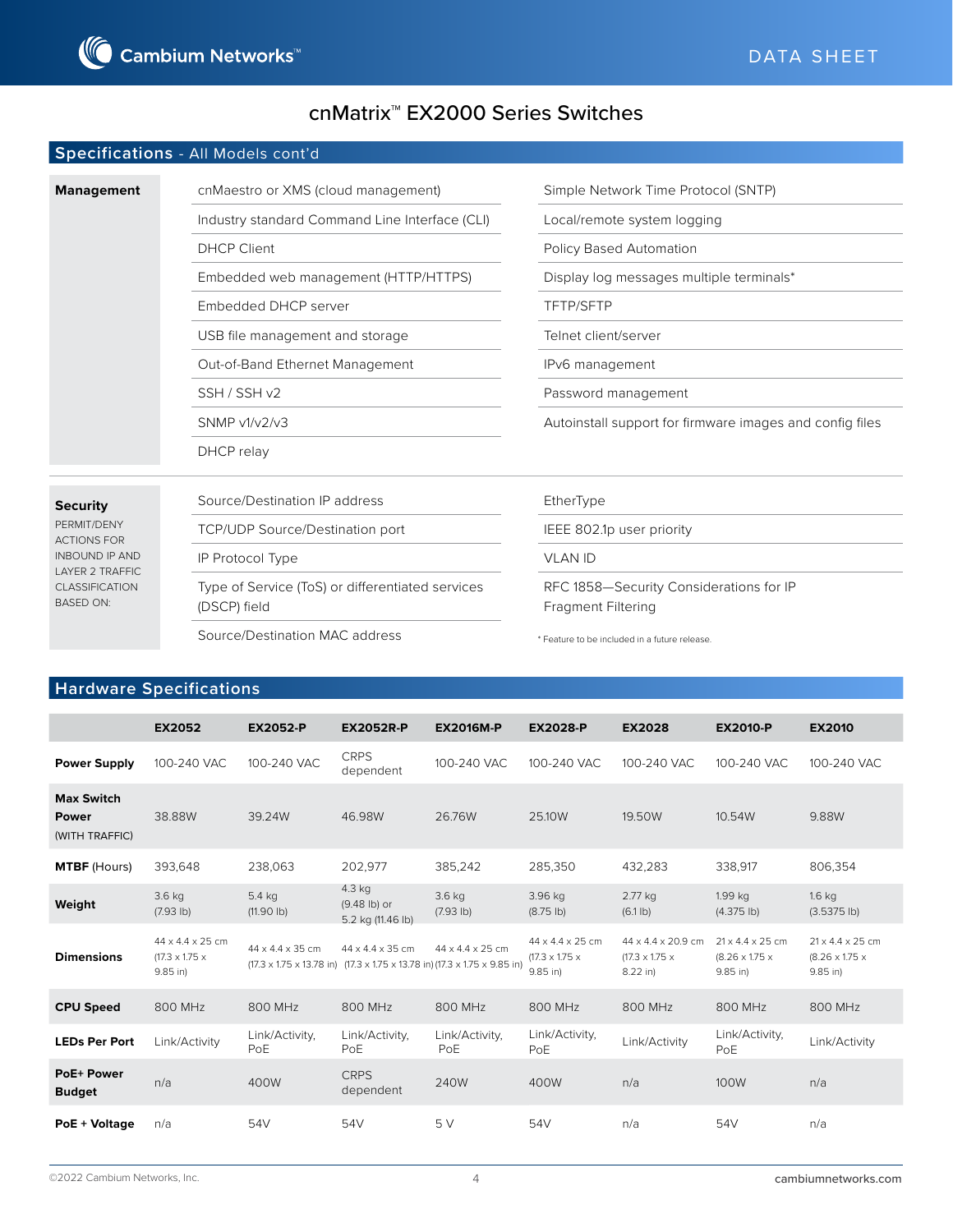### **Hardware Specifications** cont'd

|                                      | <b>EX2052</b>                                           | <b>EX2052-P</b>                                     | <b>EX2052R-P</b>                                         | <b>EX2016M-P</b>                                   | <b>EX2028-P</b>                                         | <b>EX2028</b>                                           | <b>EX2010-P</b>                                         | <b>EX2010</b>                                           |
|--------------------------------------|---------------------------------------------------------|-----------------------------------------------------|----------------------------------------------------------|----------------------------------------------------|---------------------------------------------------------|---------------------------------------------------------|---------------------------------------------------------|---------------------------------------------------------|
| <b>PoE Max Power</b><br>Per Port     | n/a                                                     | 30W                                                 | 30W                                                      | 30W.<br>60W                                        | 30W                                                     | n/a                                                     | 30W                                                     | n/a                                                     |
| <b>Rack</b><br><b>Mountable</b>      | Yes 1U                                                  | Yes 1U                                              | Yes 1U                                                   | Yes 1U                                             | Yes 1U                                                  | Yes 1U                                                  | Yes 1U                                                  | Yes 1U                                                  |
| <b>Temperature</b><br>Ranges         | $0^{\circ}$ C to 50 $^{\circ}$ C<br>(32°F to 122°F)     | $0^{\circ}$ C to 50 $^{\circ}$ C<br>(32°F to 122°F) | $0^{\circ}$ C to 50 $^{\circ}$ C<br>(32°F to 122°F)      | $0^{\circ}$ C to $50^{\circ}$ C<br>(32°F to 122°F) | $0^{\circ}$ C to 50 $^{\circ}$ C<br>(32°F to 122°F)     | $0^{\circ}$ C to 50 $^{\circ}$ C<br>(32°F to 122°F)     | $0^{\circ}$ C to $50^{\circ}$ C<br>(32°F to 122°F)      | $0^{\circ}$ C to 50 $^{\circ}$ C<br>(32°F to 122°F)     |
| <b>Operating</b><br><b>Humidity</b>  | $55^\circ$ at<br>95% RH                                 | $55^\circ$ at<br>95% RH                             | $55^\circ$ at<br>95% RH                                  | $55^\circ$ at<br>95% RH                            | $55^\circ$ at<br>95% RH                                 | $55^\circ$ at<br>95% RH                                 | $55^\circ$ at<br>95% RH                                 | $55^\circ$ at<br>95% RH                                 |
| <b>Storage</b><br><b>Temperature</b> | -40 $^{\circ}$ C to 70 $^{\circ}$ C<br>(-40°F to 158°F) | -40°C to 70°C<br>(-40°F to 158°F)                   | -40 $^{\circ}$ C to 70 $^{\circ}$ C<br>(-40°F to 158°F). | -40°C to 70°C<br>(-40°F to 158°F)                  | -40 $^{\circ}$ C to 70 $^{\circ}$ C<br>(-40°F to 158°F) | -40 $^{\circ}$ C to 70 $^{\circ}$ C<br>(-40°F to 158°F) | -40 $^{\circ}$ C to 70 $^{\circ}$ C<br>(-40°F to 158°F) | -40 $^{\circ}$ C to 70 $^{\circ}$ C<br>(-40°F to 158°F) |

#### **Acoustic Noise dBA Per Switch** (AMBIENT TEMPERATURE)

| EX2052           | 40.9 dB - < 33°C, 44.2 dB - 30°C-40°C, 47.3 dB - > 43°C                                                                                                                                                                        |
|------------------|--------------------------------------------------------------------------------------------------------------------------------------------------------------------------------------------------------------------------------|
| <b>EX2052-P</b>  | 48.5 dB - < 33°C, 51.3 dB - 30°C-40°C, 54.0 dB - > 43°C                                                                                                                                                                        |
| <b>EX2052R-P</b> | 1200W CRPS: 74.5 dB - < 33°C, 74.3 dB - 30°C-40°C, 74.3 dB - >43°C,<br><b>930W CRPS:</b> 70.8 dB - < 33°C, 70.7 dB - 30°C-40°C, 70.7 dB - > 43°C,<br><b>600W CRPS:</b> 67.2 dB - < 33°C, 67.3 dB - 30°C-40°C, 67.5 dB - > 43°C |
| <b>EX2016M-P</b> | 44.4 dB - < 33°C, 46.9 dB - 30°C-40°C, 49.3 dB - > 43°C                                                                                                                                                                        |
| <b>EX2028-P</b>  | 40 dB - < 33°C, 44.3 dB - 30°C-40°C, 52 dB - > 43°C                                                                                                                                                                            |
| EX2028           | <b>Fanless</b>                                                                                                                                                                                                                 |
| <b>EX2010-P</b>  | <b>Fanless</b>                                                                                                                                                                                                                 |
| EX2010           | <b>Fanless</b>                                                                                                                                                                                                                 |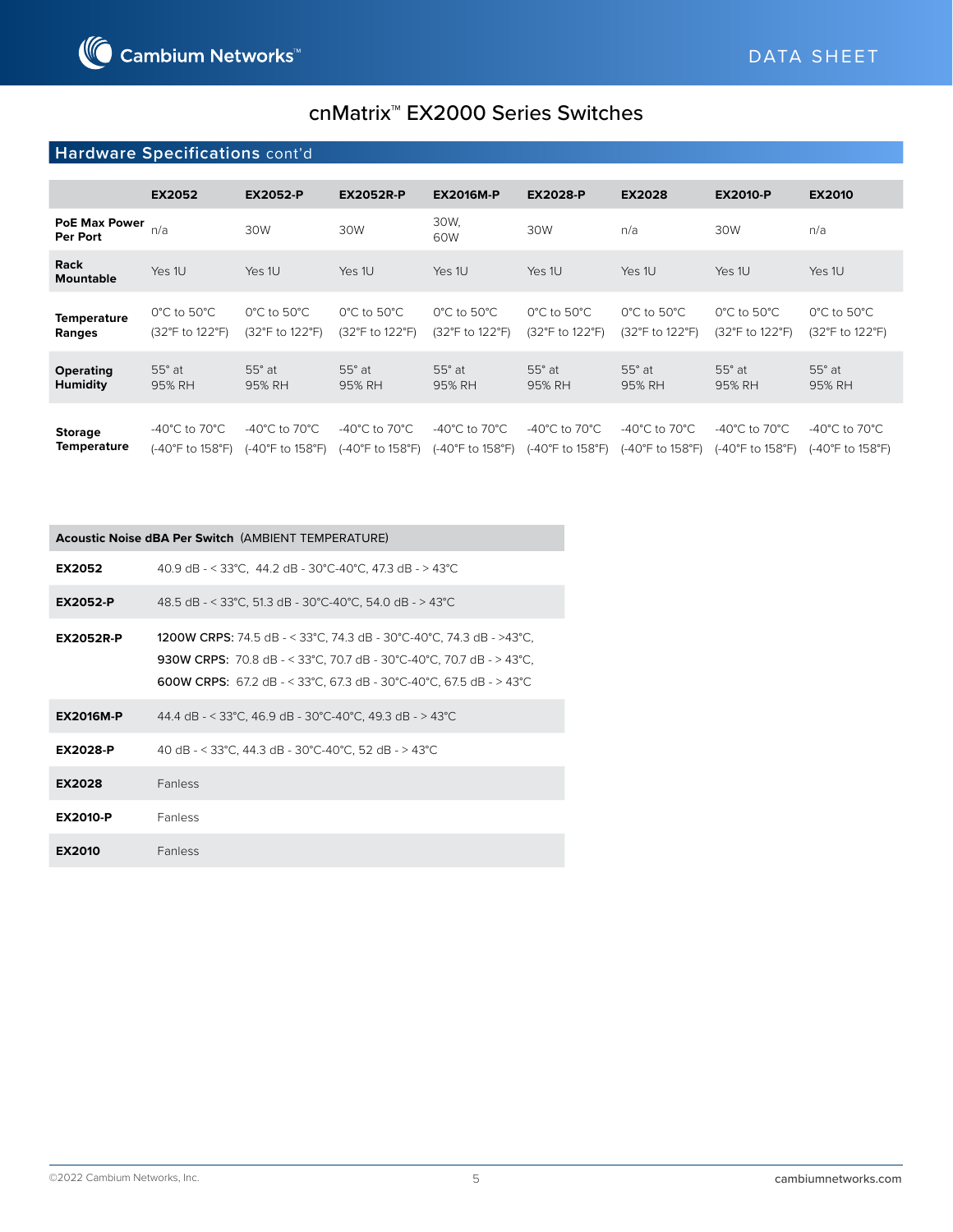

# IEEE Standards

### **Switching**

| <b>Core Switching</b><br><b>Features</b> | IEEE 802.1ab-Link Layer Discovery<br>Protocol (LLDP)                | <b>IEEE</b><br>802.1Q-2003                               | RFC 4541-Considerations for Internet<br>Group Management Protocol (IGMP) |  |
|------------------------------------------|---------------------------------------------------------------------|----------------------------------------------------------|--------------------------------------------------------------------------|--|
|                                          | IEEE 802.1D-Spanning tree compatibility                             |                                                          | Snooping Switches                                                        |  |
|                                          | IEEE 802.1p-Ethernet priority with user<br>provisioning and mapping |                                                          | ANSI/TIA-1057-LLDP-MEDia Endpoint<br>Discovery (MED)                     |  |
|                                          | IEEE 802.1s-Multiple spanning<br>tree compatibility                 | <b>Advanced</b><br>Layer <sub>2</sub><br><b>Features</b> | Authentication, Authorization, and<br>Accounting (AAA)                   |  |
|                                          | IEEE 802.1Q-Virtual LANs with                                       |                                                          | IEEE 802.1ad (QinQ)*                                                     |  |
|                                          | port-based VLANs                                                    |                                                          | Broadcast/Multicast/Unknown unicast                                      |  |
|                                          | IEEE 802.1X-Port-based authentication                               |                                                          | storm recovery                                                           |  |
| <b>VLAN</b><br><b>Support</b>            | IEEE 802.1W-Rapid spanning tree                                     |                                                          | <b>DHCP Snooping</b>                                                     |  |
|                                          | compatibility                                                       |                                                          | <b>IGMP Snooping Querier</b>                                             |  |
|                                          | IEEE 802.3-10BASE-T                                                 |                                                          | Independent VLAN Learning (IVL) support                                  |  |
|                                          | IEEE 802.3u-100BASE-T                                               |                                                          | Jumbo Ethernet frame support                                             |  |
|                                          | IEEE 802.3ab-1000BASE-T                                             |                                                          | Port MAC locking                                                         |  |
|                                          | IEEE 802.3ac-VLAN tagging                                           |                                                          | Port mirroring                                                           |  |
|                                          | IEEE 802.3ad-Link aggregation                                       |                                                          | Protected ports                                                          |  |
|                                          | IEEE 802.3x - Flow control                                          |                                                          | Static MAC filtering                                                     |  |
|                                          | Bridged Local Area Networks - Amendment                             | Layer 3                                                  | Inter-VLAN Routing                                                       |  |
|                                          | 07: Multiple Registration Protocol                                  | <b>Features</b>                                          | Static ARP                                                               |  |
|                                          |                                                                     |                                                          | <b>Static Routes</b>                                                     |  |
|                                          |                                                                     |                                                          | RFC 2131 - DHCP Relay                                                    |  |
|                                          |                                                                     |                                                          | RFC 2328 - OSPF Version 2                                                |  |

\* Feature to be included in a future release.

RFC 2453 – RIP Version 2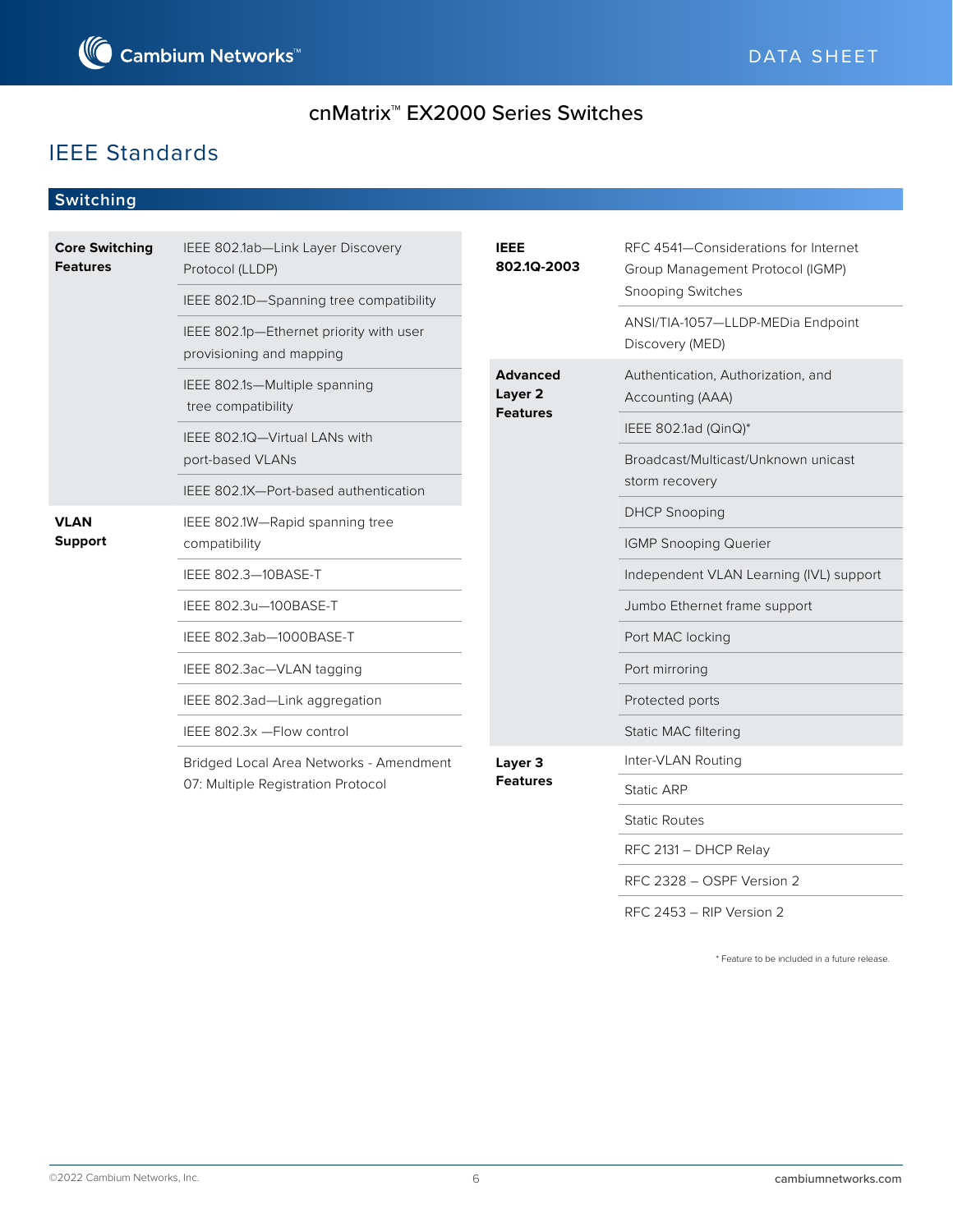#### **System Facilities**

| Event and error logging facility                            | RFC 1035-Domain names - implementation and specification          |  |  |
|-------------------------------------------------------------|-------------------------------------------------------------------|--|--|
| Run-time and configuration download capability              | RFC 1321-Message digest algorithm                                 |  |  |
| PING utility                                                | RFC 1534-Interoperability between BOOTP and DHCP                  |  |  |
| FTP Transfers via IPv4/IPv6                                 | RFC 2021-Remote network monitoring management                     |  |  |
| RFC 768-UDP                                                 | information base version 2                                        |  |  |
| RFC 783-TFTP                                                | RFC 2030-Simple Network Time Protocol (SNTP)                      |  |  |
| <b>RFC 791-IP</b>                                           | RFC 2132-DHCP options and BOOTP vendor extensions                 |  |  |
| RFC 792-ICMP                                                | RFC 2819-Remote Network Monitoring Management<br>Information Base |  |  |
| RFC 793-TCP                                                 | RFC 2865-RADIUS client                                            |  |  |
| <b>RFC 826-ARP</b>                                          | RFC 2869-RADIUS Extensions                                        |  |  |
| RFC 894-Transmission of IP datagrams over Ethernet networks |                                                                   |  |  |
| RFC 896-Congestion control in IP/TCP networks               | RFC 3579-RADIUS support for EAP                                   |  |  |
|                                                             | RFC 3580-IEEE 802.1X RADIUS usage guidelines                      |  |  |
| RFC 951-BOOTP                                               | RFC 3164-BSD syslog protocol                                      |  |  |
| RFC 1034-Domain names - concepts and facilities             | RFC 3580-802.1X RADIUS Usage Guidelines                           |  |  |

#### **Management**

SNMP v1, v2, and v3

SSH 1.5 and 2.0

RFC 4252—SSH authentication protocol

RFC 4253—SSH transport layer protocol

RFC 4254—SSH connection protocol

RFC 4251—SSH protocol architecture

RFC 4716—SECSH public key file format

RFC 4419—Diffie-Hellman group exchange for SSH transport layer protocol

SSL 3.0 and TLS 1.0

RFC 2246—TLS protocol, version 1.0

RFC 2818—HTTP over TLS

\* Feature to be included in a future release.

RFC 3268—AES cipher suites for transport layer security

Telnet

Web GUI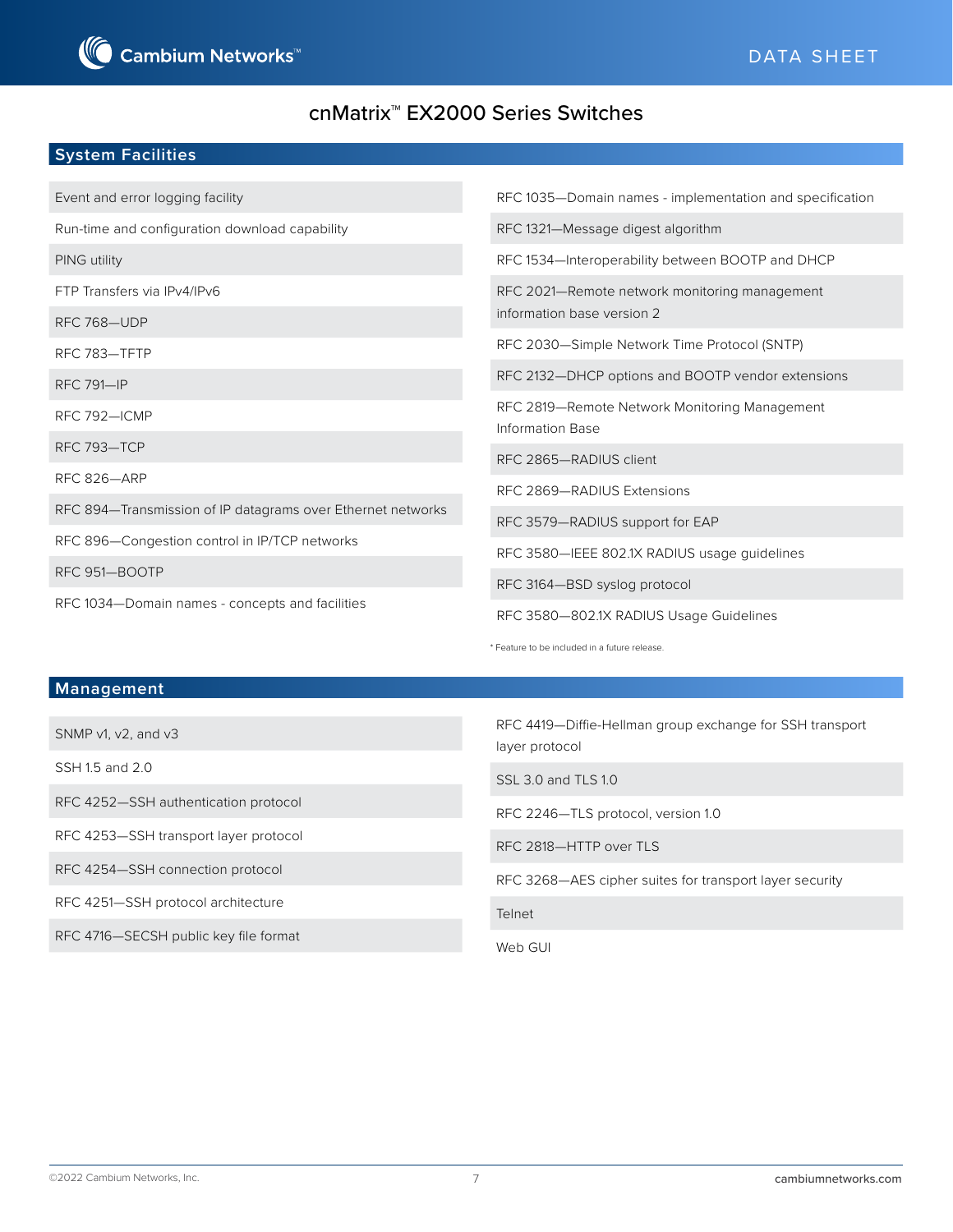

#### **SNMP MIBs**

| <b>Enterprise</b><br><b>MIBs for Full</b><br>Configuration | RFC 1213-MIB II                           | RFC 2819-RMON groups 1, 2, 3, and 9            |  |  |
|------------------------------------------------------------|-------------------------------------------|------------------------------------------------|--|--|
|                                                            | RFC 1493-Bridge MIB                       | RFC 2863-IF-MIB                                |  |  |
| Support of                                                 | RFC 1612-DNS resolver MIB extensions      | RFC 2925-Definitions of Managed Objects for    |  |  |
| <b>Switching</b><br><b>Features</b>                        | RFC 1643-Definitions of managed           | Remote Ping, Traceroute, and Lookup Operations |  |  |
|                                                            | objects for Ethernet-like interface types | RFC 3273-RMON Groups 1, 2, and 3               |  |  |
|                                                            | RFC 2233-Interfaces group MIB using       | RFC 3291-Textual conventions for Internet      |  |  |
|                                                            | SMIv2                                     | network addresses                              |  |  |
|                                                            | RFC 2613-SMON MIB                         | RFC 3434-RMON Groups 1, 2, and 3               |  |  |
|                                                            | RFC 2618-RADIUS authentication            | RFC 4022-TCP-MIB                               |  |  |
|                                                            | client MIB                                | RFC 4113-UDP-MIB                               |  |  |
|                                                            | RFC 2674-VLAN MIB                         |                                                |  |  |
|                                                            | RFC 2737-Entity MIB version 2*            | * Feature to be included in a future release.  |  |  |

**Quality of Service MIBs** MIBs for full configuration support of DiffServ, ACL, and CoS functionality

RFC 3289—Management information base for DiffServ architecture (read-only)

### **Quality of Service**

**Classify Traffic Based on Same Criteria as ACLs and Optionally:**

Mark the IP DSCP or Precedence header fields Police the flow to a specific rate with twocolor aware support

RFC 2474—Definition of the differentiated services field (DS field) in the IPv4 and IPv6 headers

RFC 2475—An architecture for differentiated services

RFC 2597—Assured forwarding Per-Hop Behavior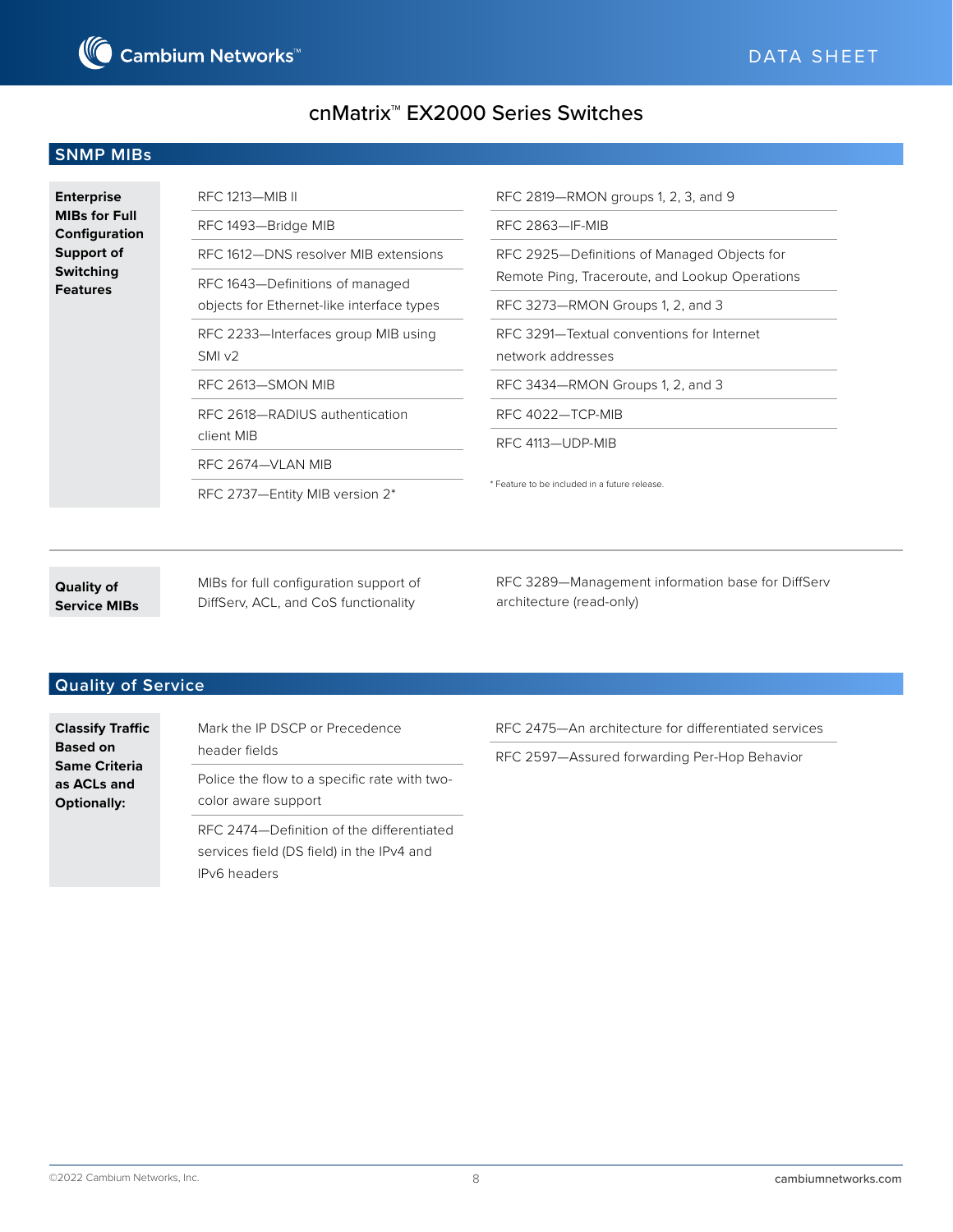

|                       | cnMatrix Ordering Information     |                                                                                                                  |
|-----------------------|-----------------------------------|------------------------------------------------------------------------------------------------------------------|
| <b>Type</b>           | Part #                            | <b>Description</b>                                                                                               |
| <b>Switch</b>         | MXEX2052GxxA00                    | Intelligent Ethernet Switch, 48 x 1 Gbps and 4 SFP+ - no power cord                                              |
| <b>Switch</b>         | MXEX2052GxPA00                    | Intelligent Ethernet PoE Switch, 48 x 1 Gbps and 4 SFP+ Fixed 540 -<br>no power cord                             |
| <b>Switch</b>         | MXEX2052GxPA10                    | Intelligent Ethernet PoE Switch, 48 x 1 Gps and 4 SFP+, Removable Power Supply (not included) - no power<br>cord |
| Switch                | MXEX2016MxPA00                    | Intelligent Ethernet PoE Switch, $8 \times 1$ Gbps + 6 $\times$ 2.5 Gbps + 2 $\times$ SFP+,<br>no power cord     |
| <b>Switch</b>         | MX-EX2028PxA-0                    | Intelligent Ethernet PoE Switch, 24 x 1 Gbps and 4 SFP+ fiber ports -<br>no power cord                           |
| <b>Switch</b>         | MX-EX2028xxA-0                    | Intelligent Ethernet Switch, 24 x 1 Gbps and 4 SFP+ fiber ports - no power cord                                  |
| <b>Switch</b>         | MX-EX2010PxA-0                    | Intelligent Ethernet PoE Switch, 8 x 1 Gbps and 2 SFP fiber ports - no power cord                                |
| <b>Switch</b>         | MX-EX2010xxA-0                    | Intelligent Ethernet Switch, 8 x 1 Gbps and 2 SFP fiber ports - no power cord                                    |
| <b>CRPS</b>           | MXCRPSAC600A0                     | 600W total Power, no power cord                                                                                  |
| <b>CRPS</b>           | MXCRPSAC930A0                     | 930W total Power, no power cord                                                                                  |
| <b>CRPS</b>           | MXCRPSAC1200A0                    | 1200W total Power, no power cord                                                                                 |
| <b>CRPS</b>           | MXCRPSDC600A0                     | 600W total Power, 36v-72v, includes 3m cable connector                                                           |
| <b>CRPS</b>           | MXCRPSDC930A0                     | 930W total Power, 36v-72v, includes 3m cable connector                                                           |
| <b>CRPS</b>           | MXCRPSDC1200A0                    | 1200W total Power, 36v-72v, includes 3m cable connector                                                          |
|                       | Power Cord N000900L092A           | AC line cord, US Type B, 15A, 1.2 m C13 connector                                                                |
|                       | Rack Mount MX-EXTXHALFA-0         | Half-width switch rack mount kit                                                                                 |
|                       | Rack Mount MX-EXTXFULLA-1         | Full-width switch rack mount kit                                                                                 |
|                       | Transceiver SFP-10G-SR            | 10G SFP+ MMF SR Transceiver, 850 nm. -40°C to 85°C (-40°F to 185°F)                                              |
| Transceiver SFP-1G-SX |                                   | 1G SFP MMF SX Transceiver, 850 nm. - 40°C to 85°C (-40°F to 185°F)                                               |
|                       | Transceiver SFP-10G-LR            | 10G SFP+ SMF LR Transceiver, 1310 nm. -40 $\degree$ C to 85 $\degree$ C (-40 $\degree$ F to 185 $\degree$ F)     |
| Transceiver SFP-1G-LX |                                   | 1G SFP SMF LX Transceiver, 1310 nm. -40°C to 85°C (-40°F to 185°F)                                               |
|                       | Transceiver SFP-1G-Copper         | 1000Base-T (RJ45) SFP Transceiver. -40°C to 85°C (-40°F to 185°F)                                                |
|                       | <b>Transceiver</b> SFP-10G-Copper | 10G Base-T (RJ45) SFP Transceiver. 0°C to 70°C (-40°F to 185°F)                                                  |